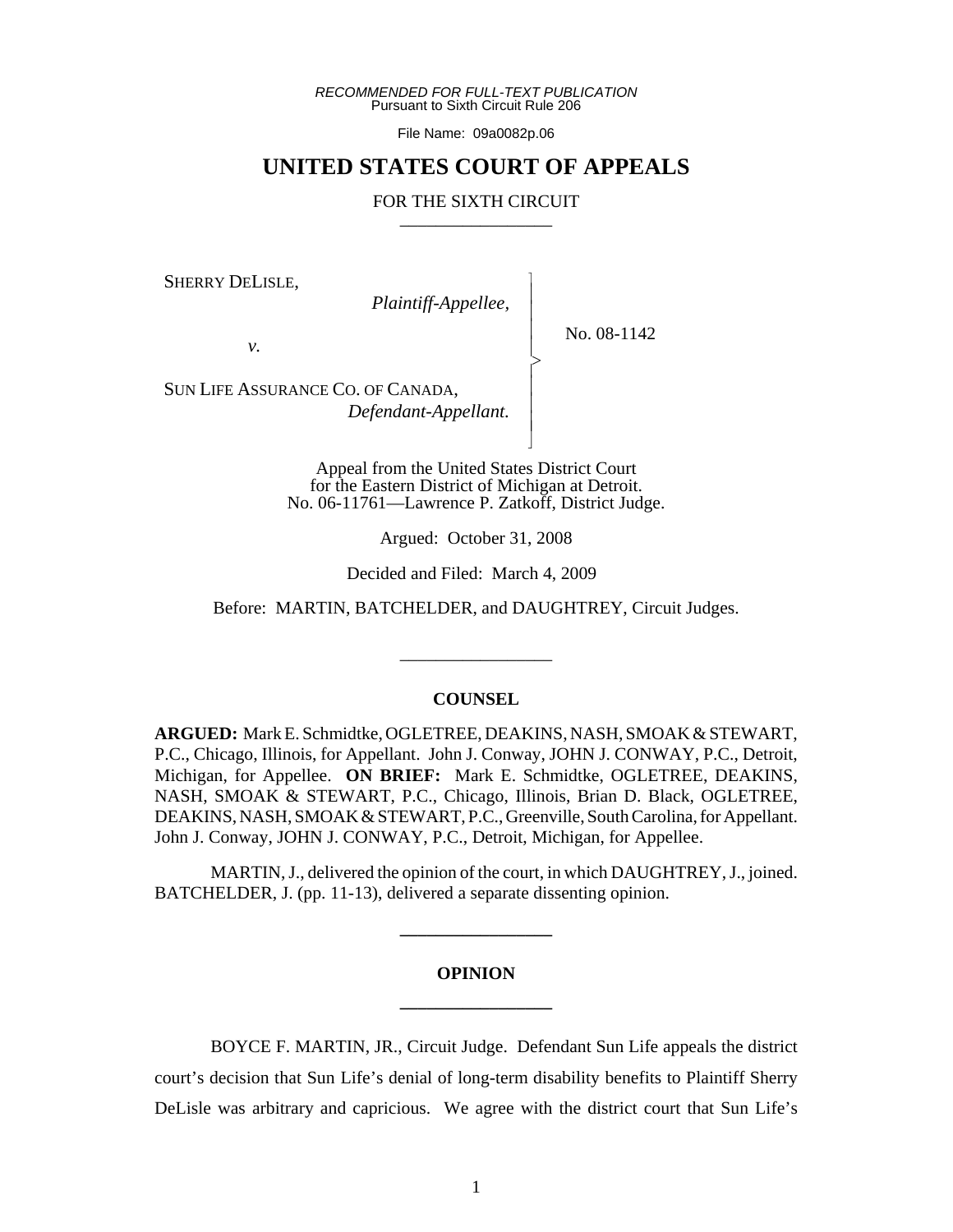determination did not result from a deliberate and principled reasoning process. Accordingly, we AFFIRM.

I.

Sidney Krandall & Sons, a retail jeweler, employed Sherry DeLisle as Director of Operations from January 1996 until April 2002. While at Krandall, DeLisle participated in its disability plan, which was funded by a group policy of long term disability insurance issued by Sun Life. Under the policy, disability occurred when:

[D]uring the Elimination Period and the next 24 months, the Employee, because of Injury or Sickness, is unable to perform the Material and Substantial Duties of his Own Occupation. After Total or Partial Disability benefits combined have been paid for 24 months, the Employee will continue to be Totally Disabled if he is unable to perform with reasonable continuity any Gainful Occupation for which he is or becomes reasonably qualified for by education, training or experience.

 In 1998, DeLisle was involved in a car crash, suffering head, neck, and back injuries for which she underwent a full anterior spinal fusion. DeLisle was involved in a second car crash in 2000, in which she re-injured her spine and suffered a closed head injury. She continued working after these crashes, under the care of three healthcare providers. They included Dr. Ho, a neurosurgeon, Dr. Rudy, a doctor of osteopathy, and Diane Cushing, a licensed professional counselor who treated DeLisle for "cognitive behavioral therapy."

On April 17, 2002, Krandall fired DeLisle because, as it reported to Sun Life, she "she was not doing her job." The record does not reveal whether DeLisle "not doing her job" was related to injury or sickness. DeLisle filed for state unemployment benefits, stating in her application that she was fired due to "lack of work." She worked at another job for about two weeks, but was fired, because, as she reported to Cushing, she "held [her] ground about how may hours [she] would work." In December, about eight months after she was fired from Krandall, DeLisle filed a claim for long-term disability benefits with Sun Life. She supported her claim with her medical records and five attending physician statements, all finding her disabled from performing her "own occupation" as of April 17—her last day of work at Krandall.

In 2003, the Social Security Administration determined that DeLisle was disabled and eligible for Social Security Disability Insurance payments effective April 17, 2002.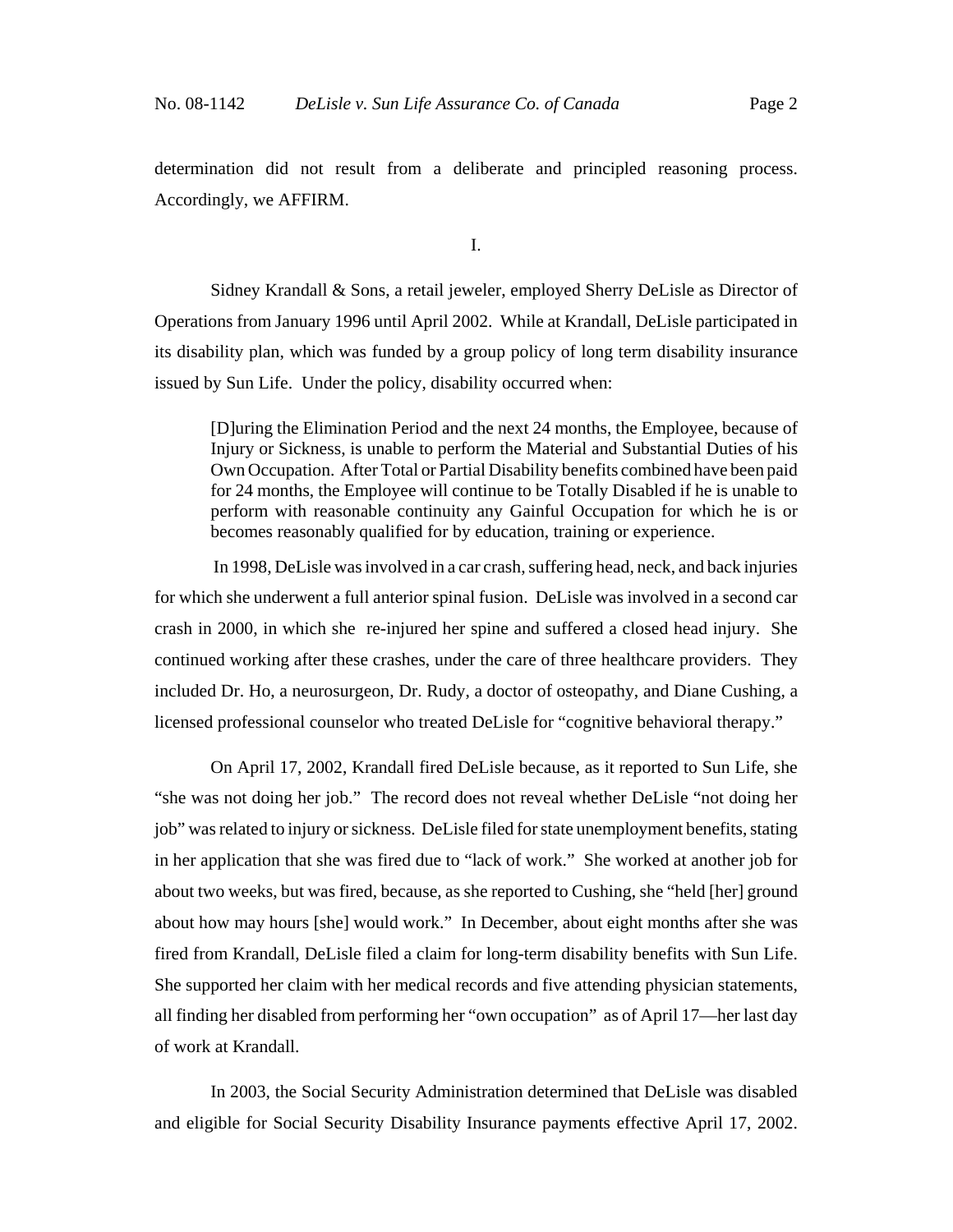Despite this, Sun Life denied DeLisle's claim and upheld its decision on appeal, finding that she was "not covered" under its policy because she was not "actively at work" when her disability arose. DeLisle challenged this in district court under Section  $502(a)(1)(B)$  of ERISA. 29 U.S.C. § 1132(a)(1)(B). The district court decided that Sun Life's denial was arbitrary and capricious and set aside its decision, ordering it to determine whether DeLisle was disabled on the day Krandall fired her—April 17, 2002.

On remand from the district court, Sun Life considered DeLisle's medical evidence which included opinions from Dr. Ho, Cushing, and Dr. Rudy, all of whom had treated her in the months before her firing. She also gave Sun Life opinions about her condition from Dr. Noomie, a doctor of chiropractics, Dr. Kerkar, a medical doctor specializing in pain management, and Dr. Branca, a neuropsychologist. Those providers diagnosed her as suffering from: neck and low back injuries, including degenerative disc disease, radiculopathy (a condition resulting from nerve damage), closed head injury, chronic pain syndrome, post traumatic syndrome, major depressive disorder, and a Class 5 mental impairment, characterized by "significant loss of psychological, physiological, personal, and social adjustments."

Sun Life sent DeLisle's medical records for review by Dr. O'Connor, a clinical neuropsychologist, Dr. Himber, a psychiatrist, and Dr. Sarni, an orthopedist, as well by a rehabilitation consultant. Sun Life denied her claim a second time, this time saying that the medical evidence did "not document the presence of conditions physical, psychological, or cognitive in nature of such severity that [DeLisle] could not continue to perform her occupation on April 17, 2002 or thereafter . . . ." DeLisle appealed and Sun Life sent her medical records to three more reviewers including Dr. Johnston, a neuropsychologist, Dr. Pies, a psychiatrist, and Dr. Corzatt, an orthopedic surgeon. Five of the six file reviewers were regular independent contractors with Sun Life. After the reviewers gave Sun Life their opinions, it upheld its earlier denial.

DeLisle sued Sun Life again under ERISA Section 502(a). The district court granted DeLisle's motion for judgment on the administrative record on October 12, 2007 because Sun Life's denial of benefits was arbitrary and capricious. *DeLisle v. Sun Life Assurance Co. of Can.*, 2007 WL 3013075 (E.D. Mich. Oct. 12, 2007). The district court sent DeLisle's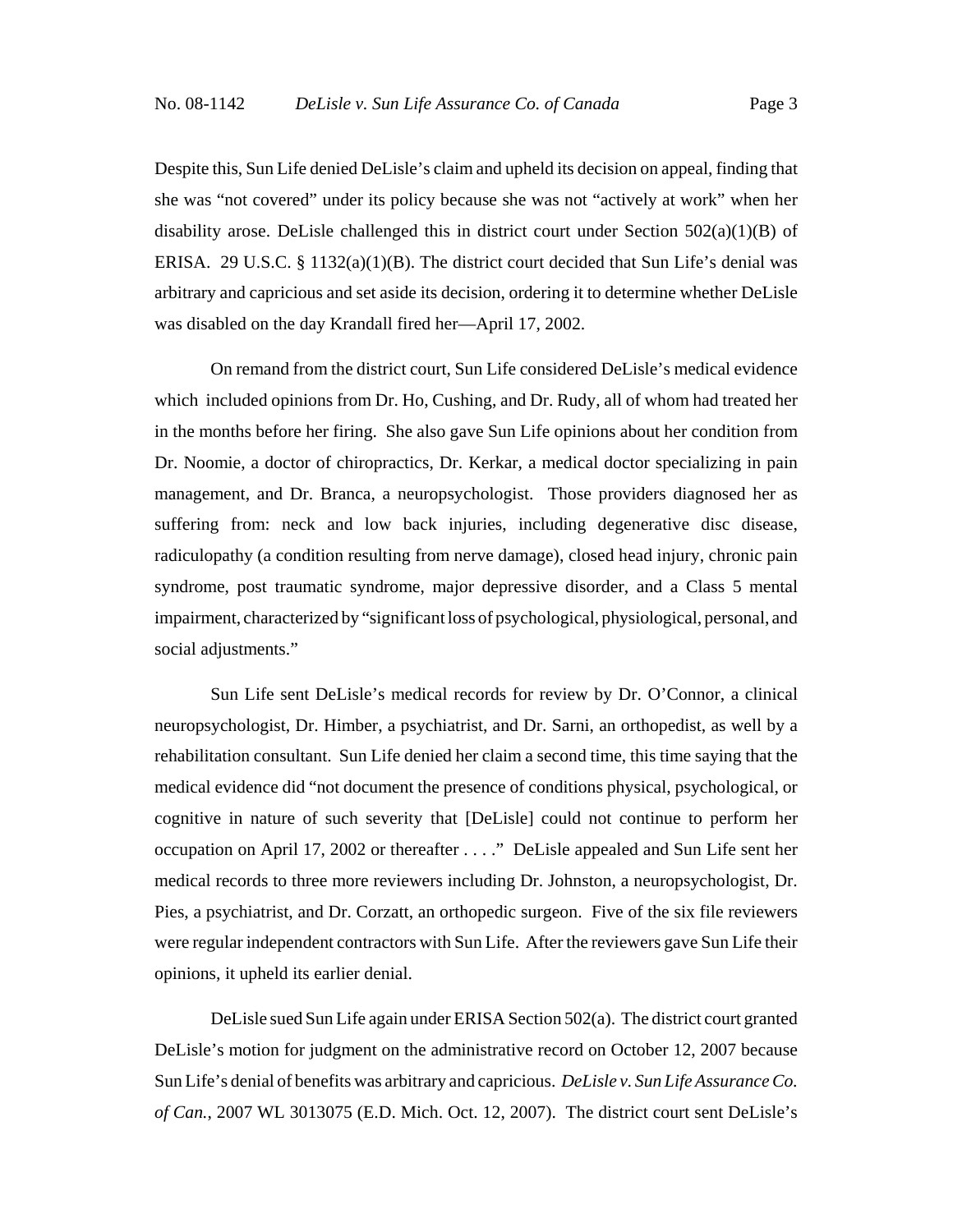claim back to Sun Life to determine her benefit amount, and it later ordered Sun Life to pay her attorneys' fees. Sun Life now appeals.

II.

We "review *de novo* the decision of a district court granting judgment in an ERISA disability action based on an administrative record." *Glenn v. MetLife*, 461 F.3d 660, 665 (6th Cir. 2006), *aff'd*, *Met. Life Ins. Co. v. Glenn*, 128 S. Ct. 2343 (2008)). If, as here, the insurance plan administrator is vested with discretion to interpret the plan, we review the denial of benefits under the arbitrary and capricious standard. *Id.* (citing *Firestone Tire & Rubber Co. v. Burch*, 489 U.S. 101, 115 (1989)). This requires "review of the quality and quantity of the medical evidence and the opinions on both sides of the issues." *McDonald v. W.-S. Life Ins. Co.*, 347 F.3d 161, 172 (6th Cir. 2003). The plan administrator's decision should be upheld if it is "the result of a deliberate, principled reasoning process" and "supported by substantial evidence." *Glenn*, 461 F.3d at 666.

## III.

This Court considers several factors in reviewing a plan administrator's decision, including the existence of a conflict of interest, the plan administrator's consideration of the Social Security Administration determination, and the quality and quantity of medical evidence and opinions. *Id.* Here, we also review Sun Life's reliance on non-medical evidence to deny benefits.

## **A. Conflict of Interest**

The Supreme Court recently held that a conflict of interest exists for ERISA purposes where the plan administrator evaluates and pays benefits claims, even when, as here, the administrator is an insurance company and not the beneficiary's employer. *Glenn*, 128 S. Ct. at 2348-50. We give more weight to the conflict "where circumstances suggest a higher likelihood that it affected the benefits decision . . . ." *Id.* at 2351. A conflict may affect a benefits decision in several ways. For example, although the treating physician rule does not apply in ERISA cases, the Supreme Court has acknowledged that "physicians repeatedly retained by benefits plans may have an incentive to make a finding of 'not disabled' in order to save their employers money and preserve their own consulting arrangements." *Black &*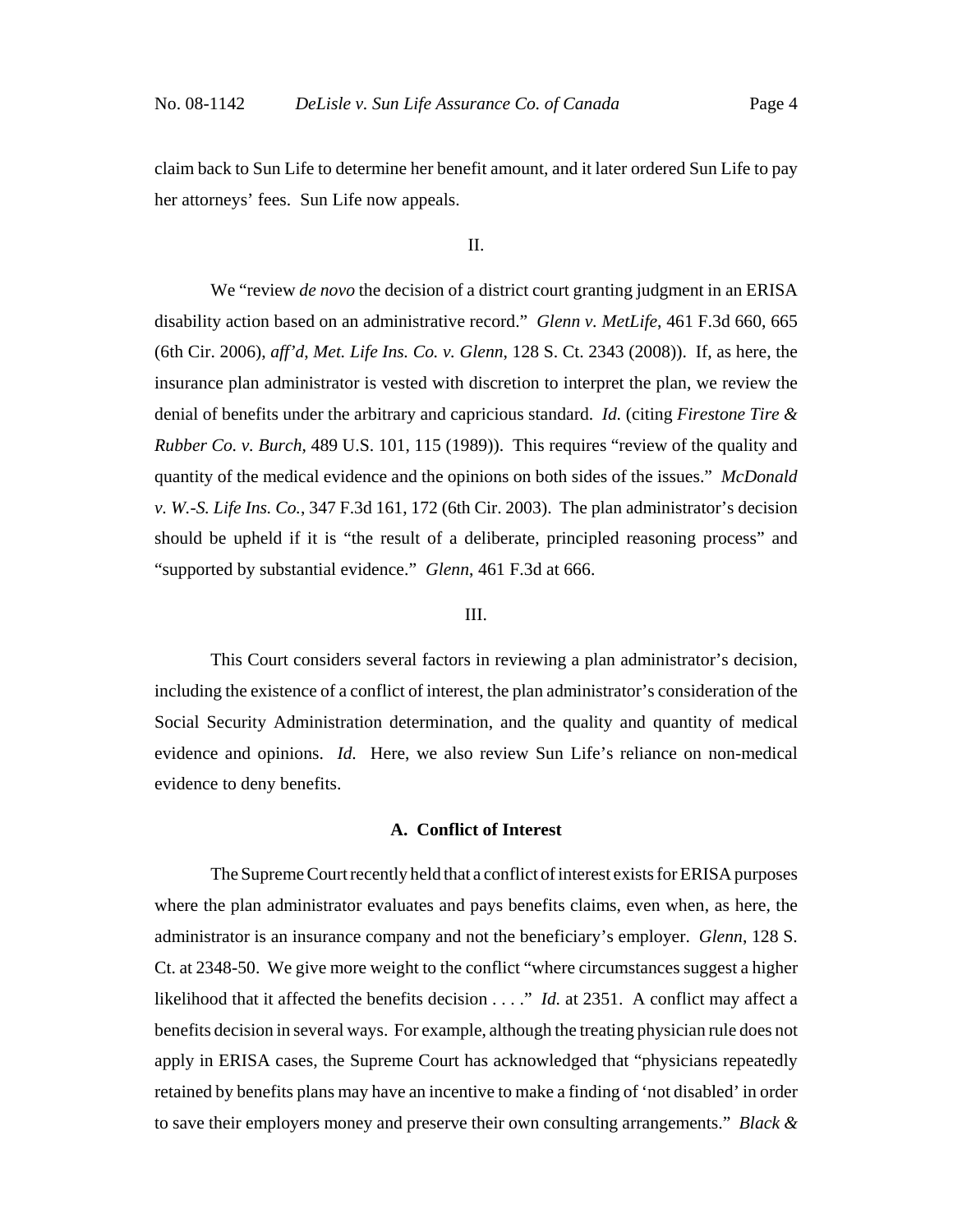*Decker Disability Plan v. Nord*, 538 U.S. 822, 832 (2003). And our own Court has observed that when a plan administrator both decides claims and pays benefits, it has a "clear incentive" to contract with consultants who are "inclined to find" that a claimant is not entitled to benefits. *Kalish v. Liberty Mutual/Liberty Life Assurance*, 419 F.3d 501, 507 (6th Cir. 2005).

Here, DeLisle offers more than conclusory allegations of bias. Five of the six file reviewers Sun Life relied on were under regular contract with Sun Life. The record reveals that Sun Life's in-house attorney told at least some of its medical file reviewers that DeLisle was "terminated for cause." But that is not what Krandall told Sun Life—the only information in the record about the reason for DeLisle's firing is a transcribed telephone message taken by a Sun Life employee which reports that someone from Krandall said DeLisle was fired "because she was not doing her job." There is no further documentation or explanation from Krandall about the circumstances surrounding the firing. Sun Life's attorney's characterization as "terminated for cause" discounts the possible conclusion that "she was not doing her job" because "sickness or injury" left her unable "to perform [her job's] substantial and material duties." Of course, DeLisle's ability to perform her job was the very question Sun Life wanted the medical file reviewers to answer. Without more, the bald assertion that she was fired "for cause" gave the file reviewers incomplete and potentially prejudicial information, which should have been irrelevant to an impartial assessment of DeLisle's ability to perform her job on a particular day. We find an increased risk of bias in the medical file review process when a conflicted plan administrator gives information to regular independent contractor-consultants that portrays the claimant in a negative light. These improper communications suggest "procedural unreasonableness" which "justifies the court in giving more weight to the conflict." *See Glenn*, 128 S. Ct. at 2352. We thus properly consider evidence of the "incentive" to make a finding of "not disabled" in determining whether Sun Life's decision was arbitrary and capricious. *Kalish*, 419 F.3d at 508 (citing *Nord*, 538 U.S. at 832).

## **B. Social Security Administration's Determination of Total Disability**

A determination that a person meets the Social Security Administration's uniform standards for disability benefits does not make her automatically entitled to benefits under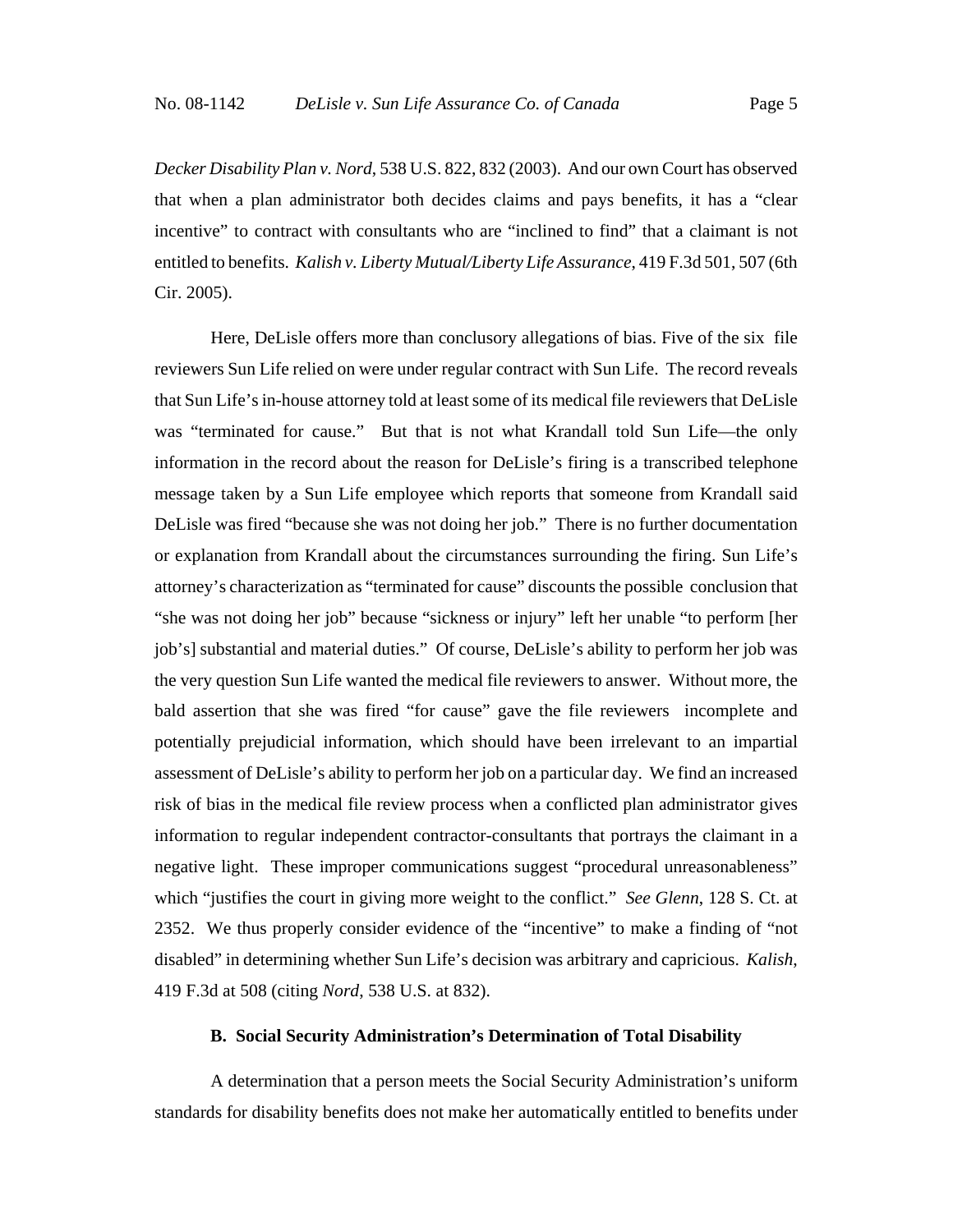an ERISA plan, since the plan's disability criteria may differ from the Social Security Administration's. *Whitaker v. Hartford*, 404 F.3d 947, 949 (6th Cir. 2005). Nonetheless, the Social Security Administration's decision "is far from meaningless." *Calvert*, 409 F.3d at 294. Although there is no technical requirement to explicitly distinguish a favorable Social Security determination in every case,

[i]f the plan administrator (1) encourages the applicant to apply for Social Security disability payments; (2) financially benefits from the applicant's receipt of Social Security; and then (3) fails to explain why it is taking a position different from the SSA on the question of disability, the reviewing court should weigh this in favor of a finding that the decision was arbitrary and capricious.

*Bennett v. Kemper Nat'l Servs.*, 514 F.3d 547, 554 (6th Cir. 2008).

Here, the terms of Sun Life's plan required that DeLisle apply for Social Security Disability benefits and to appeal the denial "to all administrative levels Sun Life deems necessary." So, she was required, not merely encouraged to apply. Sun Life also received a financial offset from future liability based on DeLisle receiving Social Security Disability benefits. And none of the three denial letters Sun Life sent DeLisle mentions her Social Security determination as a factor that Sun Life considered in reaching its own determination. Only one of Sun Life's file reviewers even acknowledged in his report that he was aware of the Social Security determination. Even though Sun Life did not have the opinion accompanying the notice of award, it still was well aware of the uniform federal standard that applies to Social Security claims. Sun Life's silence here does not make its denial arbitrary per se, but is among those "serious concerns" that, "taken with some degree of conflicting interests," provide a proper basis for concluding that the administrator abused its discretion. *See Glenn*, 128 S. Ct. at 2352.

#### **C. Quality and Quantity of Medical Evidence**

In considering the medical evidence, we first address Sun Life's argument that the district court impermissibly shifted the burden of proof to Sun Life to disprove DeLisle's disability as of April 17. In support of its argument, Sun Life points to the district court's observation that Sun Life's file reviewers "cannot state conclusively that [DeLisle] was not disabled on April 17." *DeLisle*, 2007 WL 3013075 at \*10. While Sun Life is correct that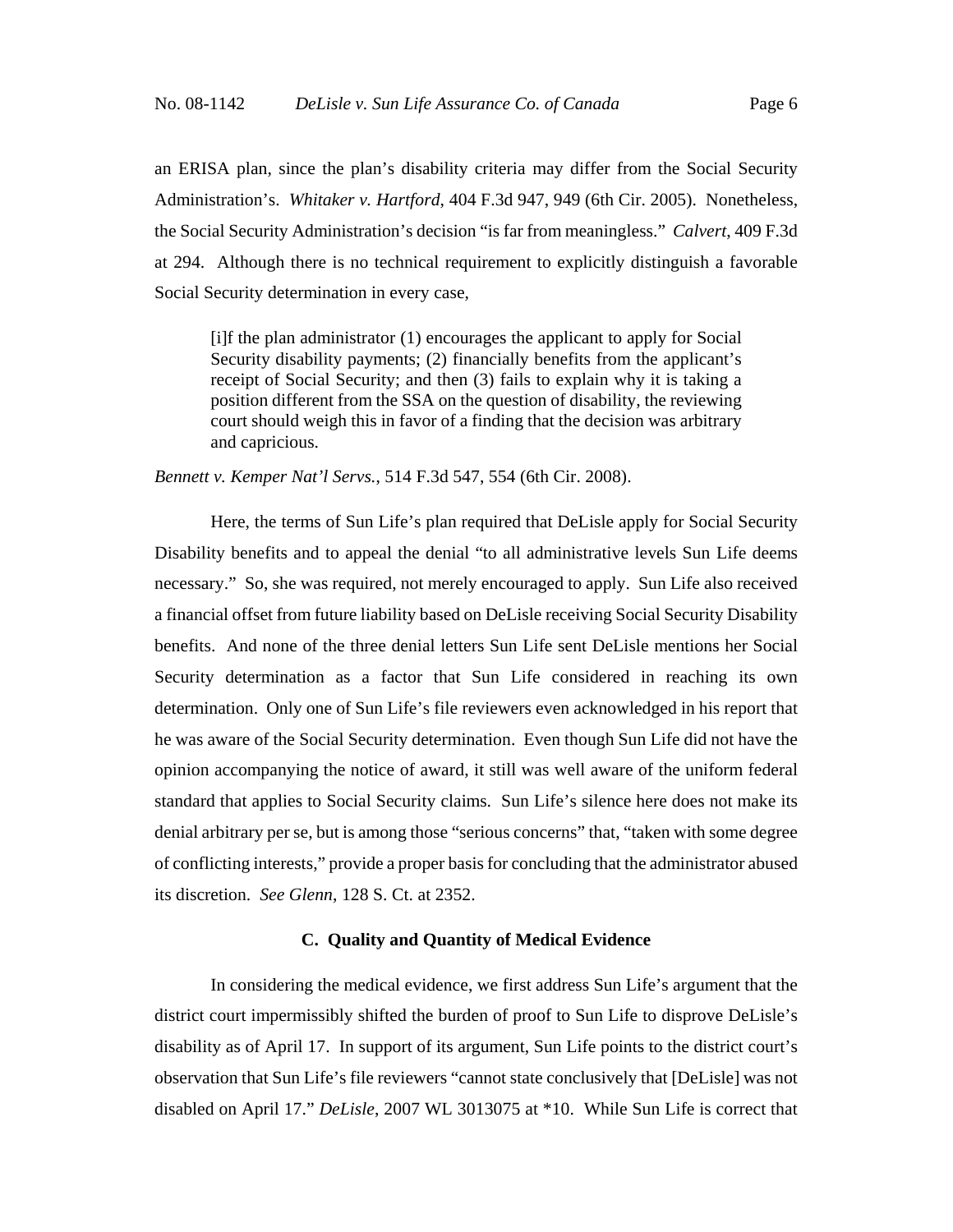DeLisle carries the burden of proving her disability, the district court's observation must be considered in its proper context, which was at the conclusion of its survey of the medical evidence submitted by both sides. In context, it becomes clear that the district court's observation is properly characterized as an evaluation of the quality of the reasoning process that Sun Life undertook and was not a burden shift. Notably, the district court's opinion did not rely on any failure by Sun Life to disprove DeLisle's disability. Rather, it concluded that "given the [Sun Life] consultants' concessions, the SSA determination of total disability, and the inherent conflict of interest, the major factors to be considered fall in favor of Plaintiff." *Id*.

A court's review for arbitrary and capricious decision-making "inherently includes some review of the quality and quantity of the medical evidence and the opinions on both sides of the issues." *McDonald*, 347 F.3d at 172. The district court set forth general synopses from both sides' medical evidence, including six opinions submitted by DeLisle and six by Sun Life. *DeLisle*, 2007 WL 3013075 at \*8-9.

DeLisle's therapy notes and medical assessments in the months leading up to her firing include complaints of anxiety and depression. Her primary care physician, Dr. Rudy noted that she was coping with "tremors," "fatigue," "spasms," and "double-vision." Her neurosurgeon, Dr. Ho, who treated her on a monthly basis since January 1999 had prescribed a full neck brace, noted an increase in neck pain in December 2001, and recorded his recommendation, "as soon as possible, after the holidays, she take some time to cut back on working and be off of her feet." That the medical providers who were treating DeLisle before her firing did not explicitly include in their medical opinions statements indicating that she was disabled is of little consequence because DeLisle affirmatively wanted to work through her ailments.

Moreover, her treating physicians from that time period—as well as other physicians who began treating her after she stopped working—reviewed her medical records and concluded, among other diagnoses that she was suffering from "major depressive disorder and anxiety disorder," "memory retrogression," "significant loss of psychological, physiological, personal and social adjustments of severe limitation." In an interview with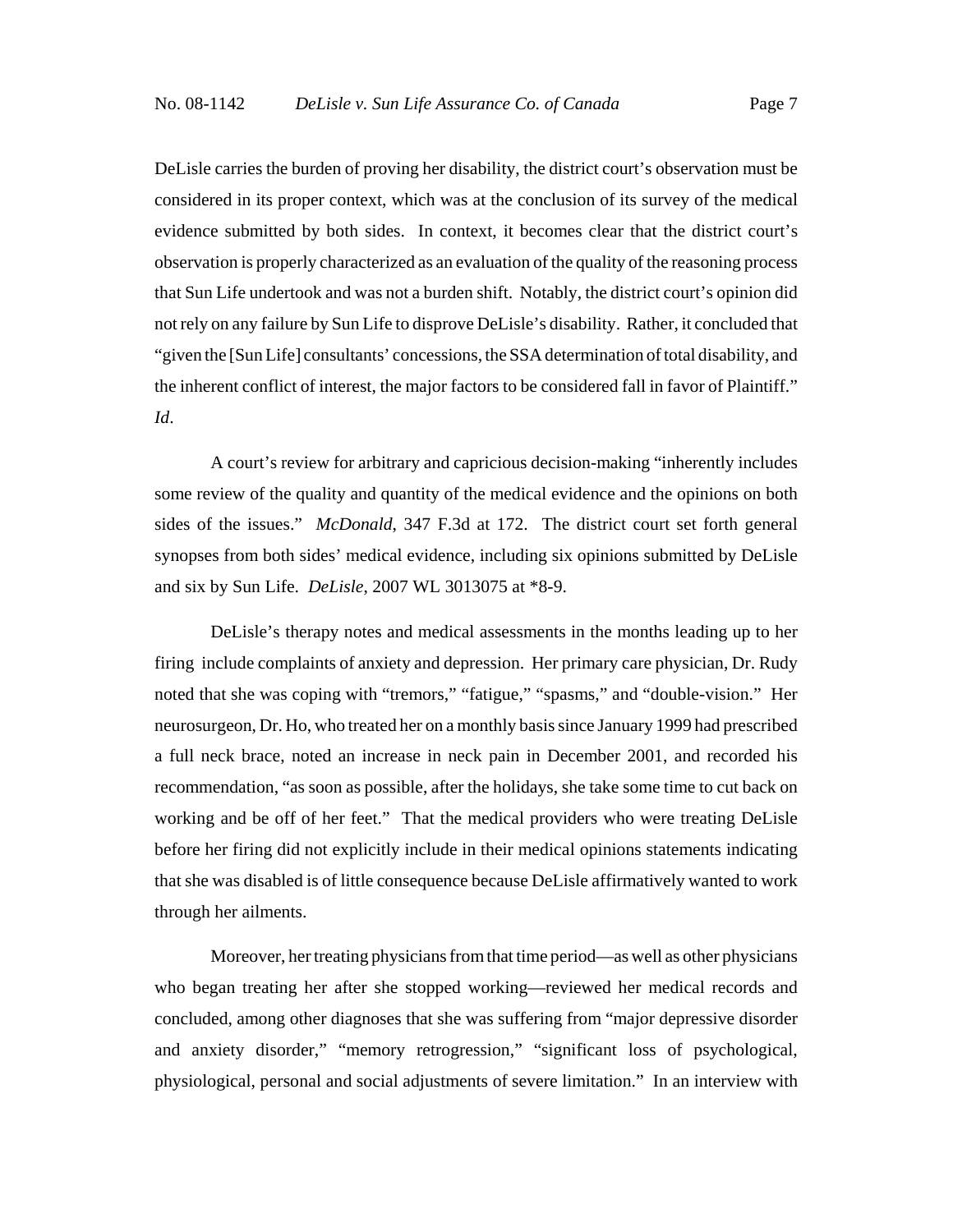Sun Life, Dr. Ho explained that "although the disability date is 4/17/2002, the period of disability could have been long before that."

Sun Life's experts, including Dr. O'Connor, Dr. Himber, Dr. Pies and Dr. Sarni, largely agreed with the diagnoses, but discounted the effect they had on DeLisle's ability to work. In addition, Dr. O'Connor and Dr. Johnston noted that DeLisle did not complain of neuropsychological or cognitive impairments until after she was fired. And Dr. Corzatt pointed out that Dr. Ho had not imposed restrictions on DeLisle's ability to work. Although Sun Life does not owe special deference to the opinion of DeLisle's treating physicians, *see Black & Decker*, 538 U.S. at 834, it may not arbitrarily ignore them. *Glenn*, 461 F.3d at 671. Notably, Sun Life's medical professionals found support in DeLisle's medical records for the disorders described above, but discredited the date of disability on the basis that the records did not demonstrate a change in condition around April 17. None of Sun Life's reviewers confront Dr. Ho's characterization of the "progressive nature of her medical conditions," which would not manifest itself by a "significant change" on a particular date. And, as noted above, it is unclear whether Sun Life's file reviewers knew of the Social Security determination of total disability, or were unfairly swayed by communications from Sun Life's in-house attorney. On this record, we find that the entirety of the medical evidence available to Sun Life was not reviewed in a "deliberate" or "principled" fashion, which is a factor suggesting that Sun Life's ultimate determination was arbitrary.

#### **D. Reliance on Non-Medical Evidence**

Finally, we consider Sun Life's reliance on non-medical evidence, specifically the fact DeLisle continued to work until she was fired, and only several months later claimed to be disabled. This Court recently considered a similar case where an employee stopped working, but later claimed that he was disabled on his last day of work. *Rochow v. Life Ins. Co. of N. Am.*, 482 F.3d 860 (6th Cir. 2007). In *Rochow*, the claimant was fired in January because he could not perform "material duties" of his job after he began experiencing shortterm memory loss, occasional chills, sporadic sweating and stress. He did not file a claim for disability benefits with his former employer until December, nearly eleven months after his disability coverage had lapsed. Nevertheless, he argued that he was disabled on the last day he was working for his employer. In affirming the district court's decision that the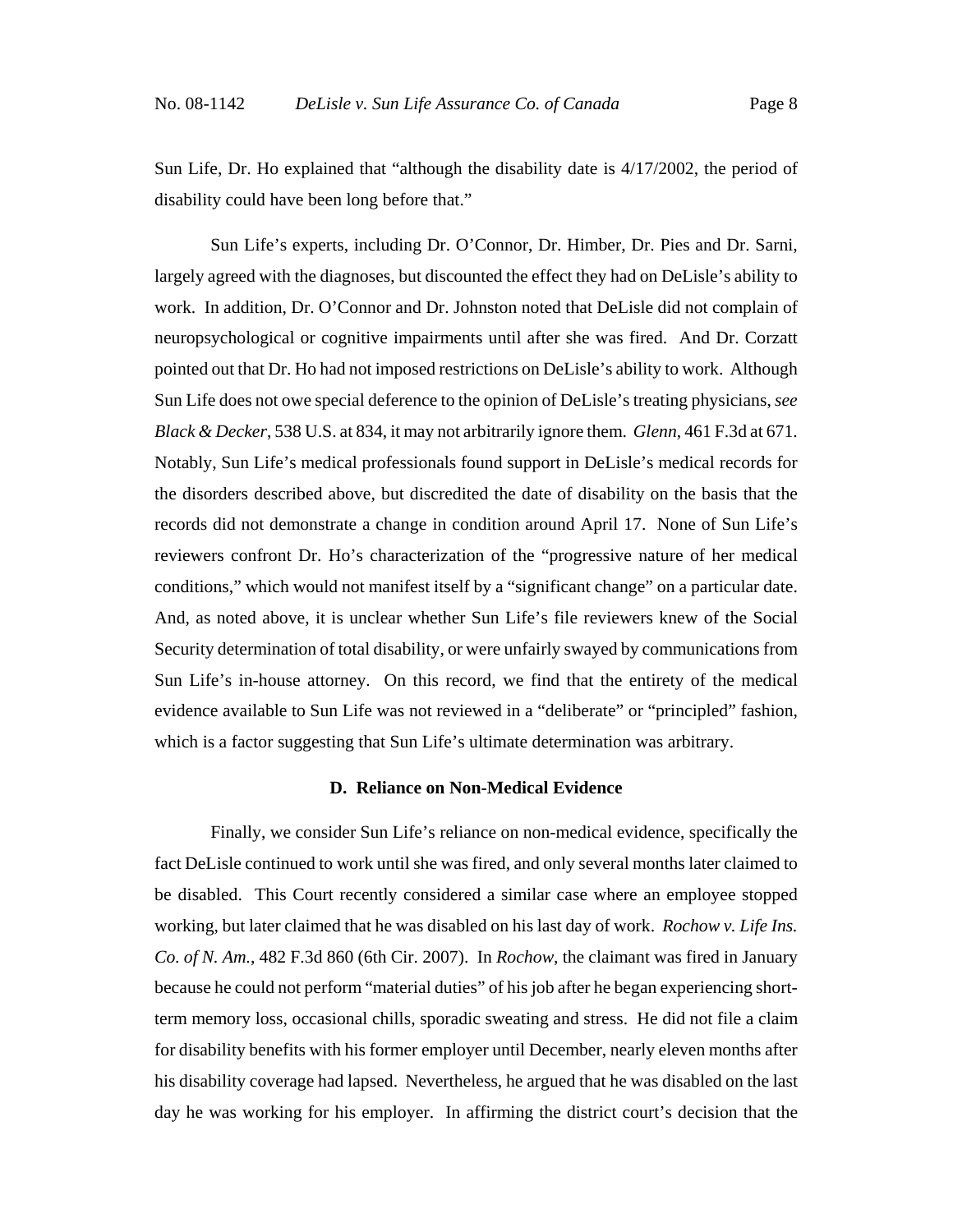denial of benefits was arbitrary and capricious, this Court observed that "there is no 'logical incompatibility between working full time and being disabled from working full time.'" *Id.* at 865 (quoting *Hawkins v. First Union Corp. Long-Term Disability Plan*, 326 F.3d 914, 918 (7th Cir. 2003)). The same is true here.

In further support of its denial, Sun Life points out that Cushing's treatment notes state that DeLisle reported she was fired "based on personality issues vs. job performance." But this report does not foreclose the possibility that DeLisle was nonetheless disabled on the day she was fired or that the firing was related to her sickness or injury. Sun Life also says that DeLisle's two-week employment elsewhere following her firing is evidence she was not disabled on April 17. It is not reasonable to conclude from a brief, ultimately unsuccessful attempt to work, that DeLisle was not disabled from her job at Krandall on the day she was fired. Finally, DeLisle's application for unemployment benefits and listing "lack of work" as her reason for Krandall firing her does not, in the face of the substantial medical evidence indicating that she was suffering from a traumatic head injury and major depression at the time, amount to persuasive evidence that DeLisle was able to complete the duties of her job on April 17. And this is especially true where the progressive nature of her diagnoses may have made it difficult for her to acknowledge her disability.

#### *CONCLUSION*

Even under the highly deferential standard of review, we cannot uphold Sun Life's denial of DeLisle's long-term disability benefits. The conflict of interest, improper communication from Sun Life's attorneys to file reviewers, and failure to acknowledge the Social Security disability determination in the face of substantial medical evidence indicating the progressive nature of DeLisle's disability show that Sun Life did not engage in a principled, deliberative reasoning process. We therefore conclude that Sun Life's decision to deny long-term benefits was arbitrary and capricious. Accordingly, we AFFIRM the judgment of the district court.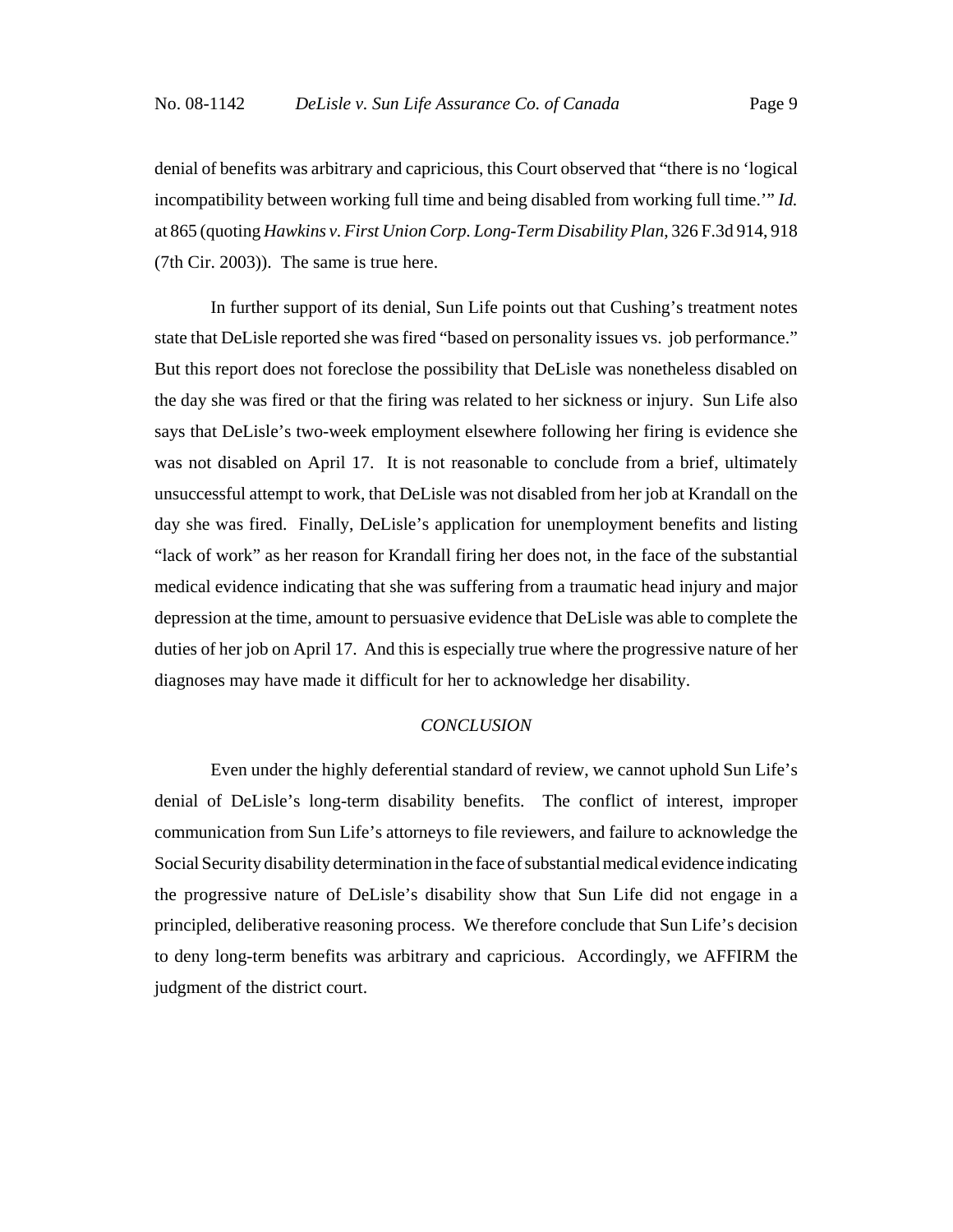## **DISSENT \_\_\_\_\_\_\_\_\_\_\_\_\_\_\_\_\_\_**

**\_\_\_\_\_\_\_\_\_\_\_\_\_\_\_\_\_\_**

ALICE M. BATCHELDER, Circuit Judge, dissenting. I respectfully dissent, because I believe that the district court failed to apply the appropriate standard of review. "Where, as here, an insurance plan administrator is vested with discretion to interpret the plan, we review the denial of benefits under the arbitrary and capricious standard." *Rochow v. Life Ins. Co. of N. Am.*, 482 F.3d 860, 865 (6th Cir. 2007) (citing *Firestone Tire & Rubber Co. v. Bruch*, 489 U.S. 101, 115 (1989)). "This standard 'is the least demanding form of judicial review of administrative action . . . . When it is possible to offer a reasoned explanation, based on the evidence, for a particular outcome, that outcome is not arbitrary and capricious.'" *Evans v. Unumprovident Corp.*, 434 F.3d 866, 876 (6th Cir. 2006) (quoting *Killian v. Healthsource Provident Adm'rs, Inc.*, 152 F.3d 514, 520 (6th Cir. 1998)). "Consequently, a decision will be upheld 'if it is the result of a deliberate principled reasoning process, and if it is supported by substantial evidence.'" *Id.*

Although the district court acknowledged that Sun Life had presented a significant quantity of medical evidence in support of its finding of no disability, the court discounted the quality of this evidence. Specifically, the court had difficulty with the fact that Sun Life's reviewing professionals conceded DeLisle's "veritable cornucopia of afflictions" but nonetheless concluded that she was not disabled. In the court's opinion, "[t]he most likely explanation" for DeLisle's termination was that she had become disabled as a result of her deteriorating physical condition. Under the arbitrary-and-capricious standard, however, it is improper for a reviewing court to weigh conflicting evidence or substitute its judgement for that of the plan administrator. *Gismondi v. United Technologies Corp.*, 408 F.3d 295, 298 (6th Cir. 2005); *Whitaker v. Hartford Life & Accident Ins. Co.*, 404 F.3d 947, 949-50 (6th Cir. 2005).

Substantial evidence in the record supports Sun Life's findings that DeLisle was terminated from her job at Sidney Krandall & Sons for reasons unrelated to her health and that she was not disabled as of April 17, 2002, the date of her termination. The same day Krandall terminated her employment, DeLise told her therapist, Diane Cushing, that she "got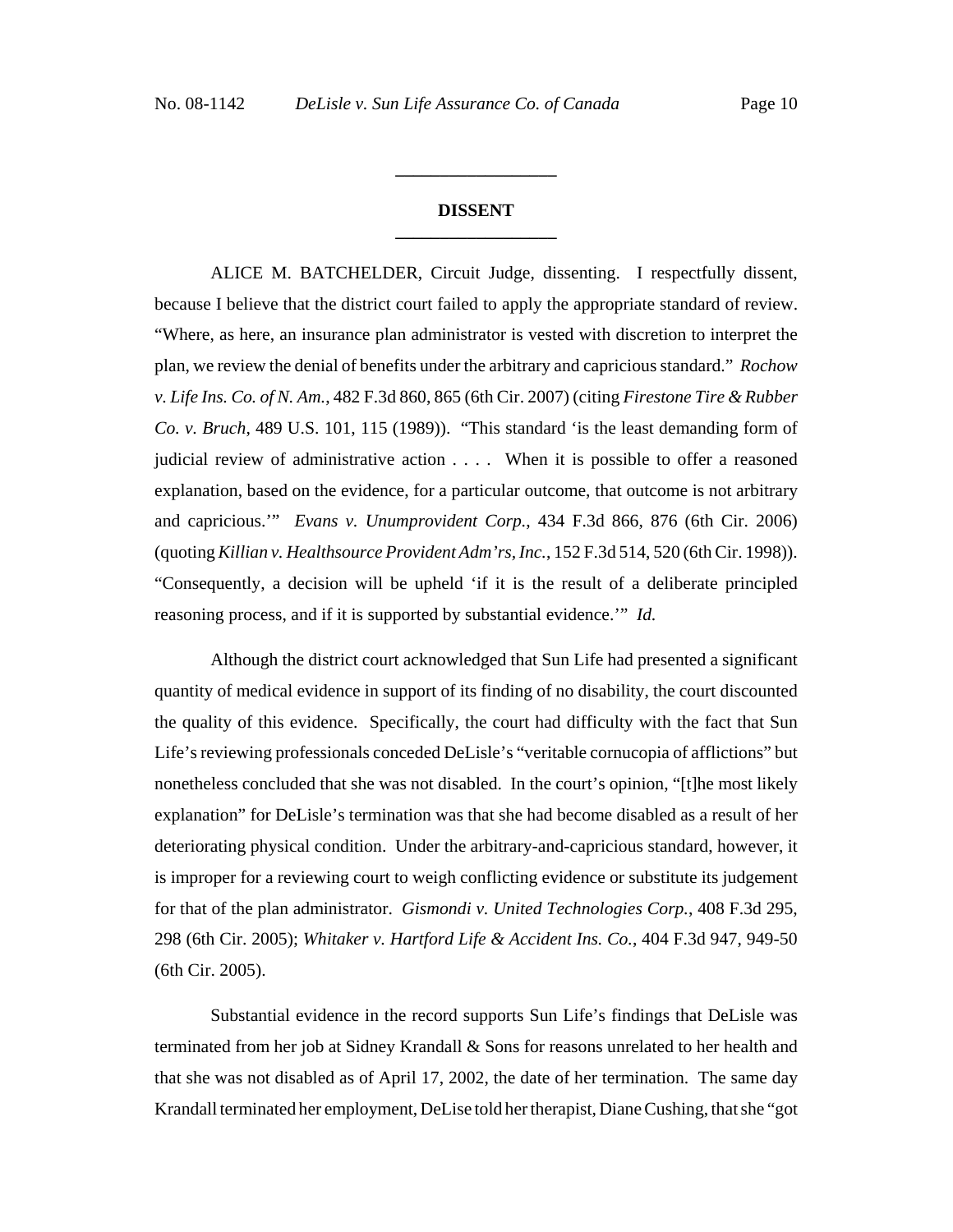fired." Cushing's session notes recite that the firing was "based on personality issues vs. job performance." A Krandall representative reported to Sun Life that DeLisle "was terminated because she was not doing her job." In an application for state unemployment benefits, DeLisle stated that she lost her job at Krandall due to "lack of work." DeLisle secured other employment but was fired two weeks later over a dispute about her work hours.

As part of its own investigation, Sun Life had three physicians and a rehabilitation consultant review DeLisle's medical records. Although these professionals agreed with some of the diagnoses of DeLisle's conditions, they all concurred that there was insufficient evidence that she was disabled as of April 17, 2002. When DeLisle appealed that determination, Sun Life had three additional physicians review the records. They, too, agreed that DeLisle's information did not support a finding of disability. The district court noted that "[Sun Life's] medical consultants found bases for many of [DeLisle's] maladies but, without conducting personal examinations, discounted the effect of these maladies on her ability or inability to work. Had [Sun Life's] consultants disputed the major diagnoses of [DeLisle's] physicians, this case might reach a different result." DeLisle did not file her claim for plan benefits until eight months after the date of her termination. At that point, Sun Life's reviewing physicians had to rely on available medical records because they could not observe DeLisle's physical condition as it existed on or about April 17, 2002. There is no reason to conclude that these professionals were less capable of reaching an opinion on DeLisle's disability based on those records than they were of making independent diagnoses. Whatever weight we may be inclined to give Sun Life's evidence, it was sufficient to support "a reasoned explanation" for Sun Life's denial of long-term disability benefits.

The district court also held that Sun Life failed to give due consideration to the Social Security Administration's disability determination. Although a failure to consider an SSA determination is a factor in reviewing a claim denial, *Glenn v. Metropolitan Life Ins. Co.*, 461 F.3d 660, 666 (6th Cir. 2006), *aff'd*, \_\_\_ U.S. \_\_\_, 128 S.Ct. 2343 (2008), "an ERISA plan administrator is not bound by an SSA disability determination when reviewing a claim for benefits under an ERISA plan," *Whitaker*, 404 F.3d at 949. In this case, DeLisle submitted only the SSA's conclusion that she was disabled under its own eligibility criteria; she did not submit an accompanying opinion or anything else indicating the basis of the SSA's decision. As the majority recognizes, "the plan's disability criteria may differ from